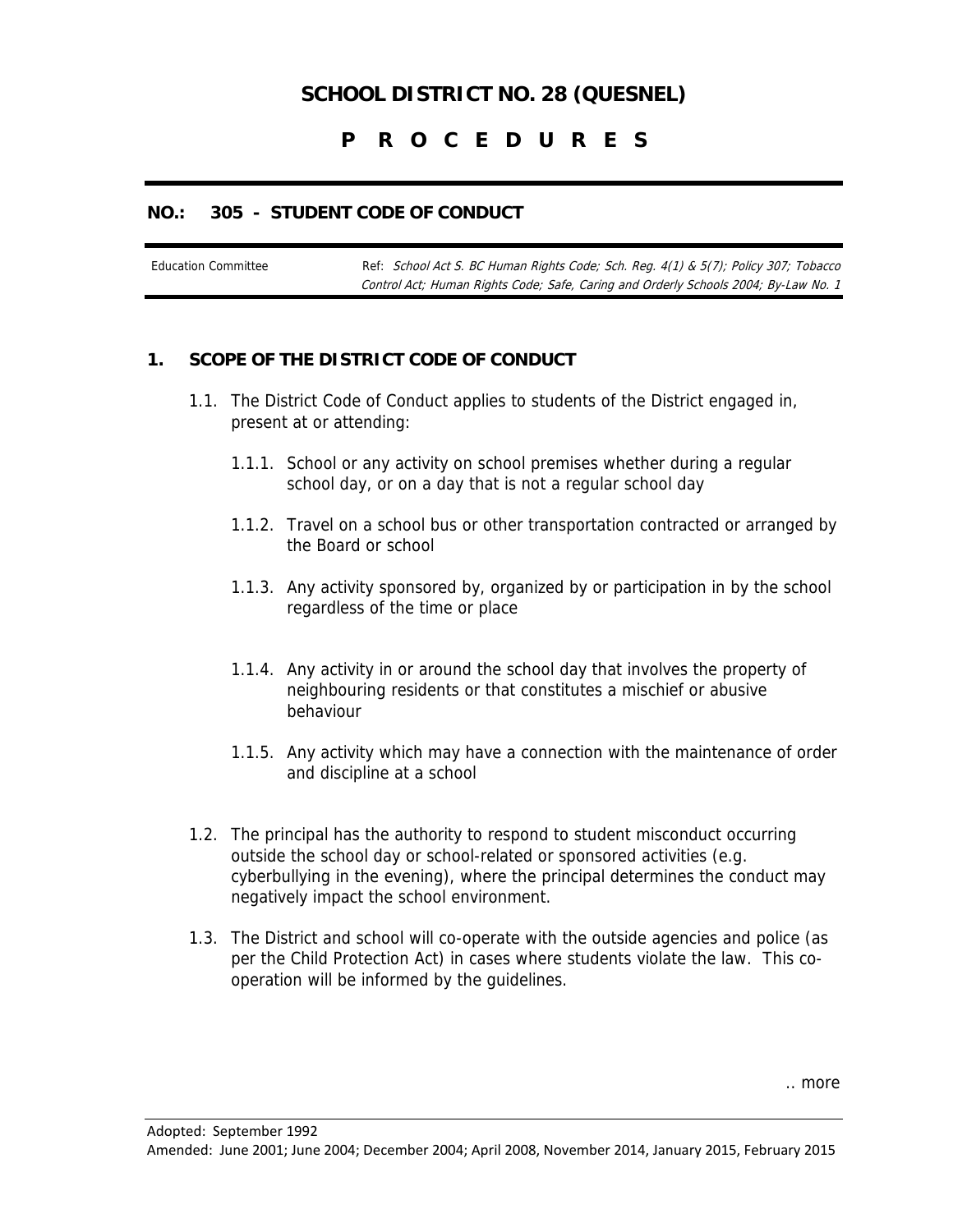### **2. CODE OF CONDUCT EXPECTATIONS**

- 2.1. The Board believes that acceptable behaviour and conduct are fostered in a positive climate in which:
	- 2.1.1. All students feel safe, valued and trusted, and have the opportunity to develop assume and maintain responsibility and self-motivation
	- 2.1.2. All students feel supported without fear of retaliation in reporting unsafe conditions, actions or potential incidents
	- 2.1.3. There is a joint effort to learn and a feeling of mutual respect among staff, students and parents
	- 2.1.4. Appropriate behaviour is taught, encouraged, modelled, practiced and acknowledged, thereby increasing student self-respect and positive social behaviours
	- 2.1.5. Whenever possible and where appropriate, consequences for unacceptable conduct shall focus on consequences that are restorative in nature
	- 2.1.6. Expectations for student behaviour increase as they become older and more mature
	- 2.1.7. Disciplinary action is considerate of students with special needs if these students are unable to fully comply with Code of Conduct due to a diagnosed disability of an intellectual, physical, sensory, emotional or behavioural issue
- 2.2. The Board expects students to conduct themselves in the following manner:
	- 2.2.1. Maintain courteous and respectful relationships with fellow students, teachers, support staff and others involved in the school system
	- 2.2.2. Respect public and personal property
	- 2.2.3. Adhere to classroom, school and district rules and policies
	- 2.2.4. Comply with reasonable directives of a teacher or other employee of the Board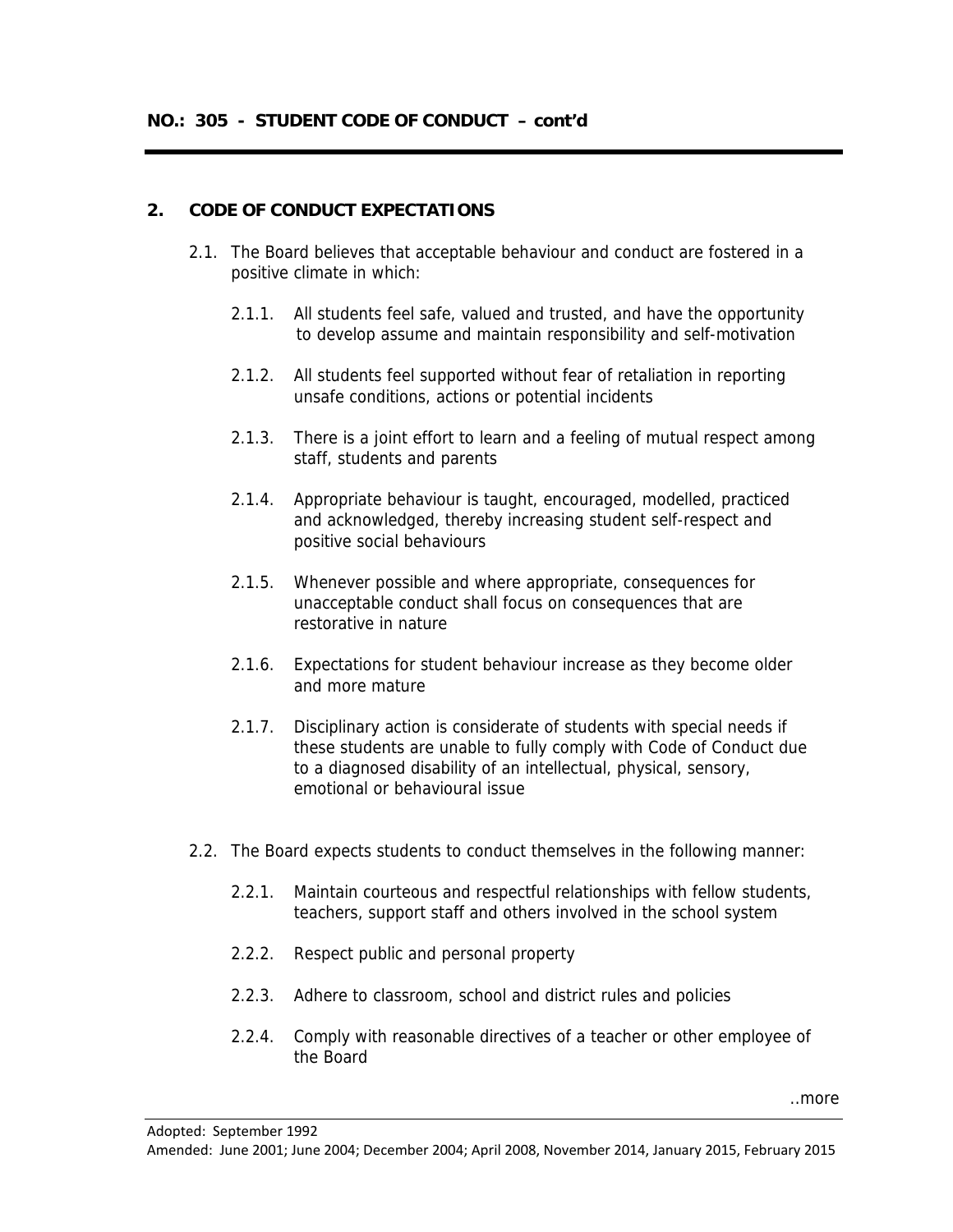- 2.2.5. Maintain appropriate standards of hygiene, dress and language
- 2.2.6. Attend school daily and promptly at the regular hours
- 2.2.7. Work diligently and respectfully without disrupting the work of others
- 2.2.8. Demonstrate respect for all people, both in and outside school in compliance with the BC Human Rights Code
- 2.2.9. Demonstrate respect for diversity including but not limited to, diversity with respect to race, ethnicity, gender, age, ability, culture, ancestry, language, religious beliefs, sexual orientation, gender identity, and socioeconomic background
- 2.2.10. Comply with the *Tobacco Control Act* prohibiting tobacco use on school property
- 2.3. The Board regards the following as examples of serious misconduct which are not acceptable in the District's schools and workplaces:
	- 2.3.1. Bullying, including cyberbullying
	- 2.3.2. The role of the bystander who witnesses or encourages bullying behaviour
	- 2.3.3. Verbal or physical harassment, disrespect and/or intimidation
	- 2.3.4. Physical or emotional harassment
	- 2.3.5. Discrimination contrary to the British Columbia Human Rights Code
	- 2.3.6. The possession, use and/or trafficking of illegal or restricted drugs, alcohol or other substances having a harmful effect
	- 2.3.7. The possession and/or use of weapons or replicas
	- 2.3.8. The possession and/or use of fireworks or incendiary devices
	- 2.3.9. The possession and/or use of noxious or toxic substances
	- 2.3.10. Engaging in conduct contrary to the District Code of Conduct and/or any school rule or Board Policy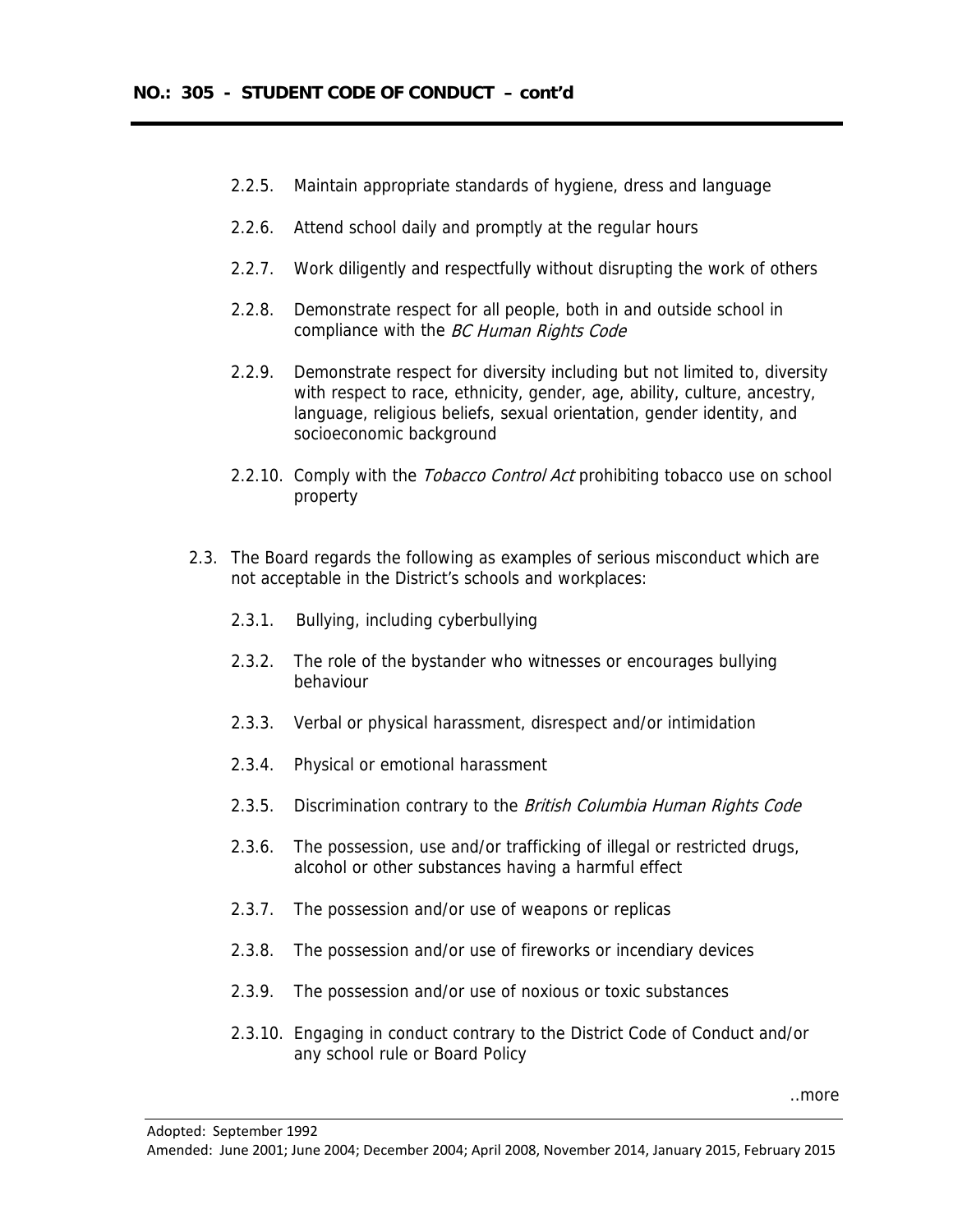2.3.11. Taking retaliation against a person who has reported incidents of unacceptable behaviour described above

### **3. INTERVENTION AND CORRECTION**

The Board expects that students will comply with rules and policies established by the District's Code of Conduct and the rules and regulations in each applicable school and expects that students shall be required to act with due regard to the authority and responsibility vested in District employees. However, it is recognized that there may be instances when the best intentions and plans do not work and intervention or corrective measure may be necessary. Intervention or correction is called for in situations where there has been a breach of the school rules or District Code of Conduct. In such incidents, the Principal will use discretion in determining the seriousness of the situation and seek restitution or pursue other appropriate consequences. The Principal will also ensure that proper counselling is provided to the student.

In offering guidance and support, staff members will act in the role of a kind, firm and judicious parent. Some possible interventions are as follows:

- 3.1. The appropriate level of support to learners will normally include the provision of advice and/or counselling;
- 3.2. The use of self-improvement contracts may be useful. The Principal will also ensure that every effort has been made to have parents involved with the school prior to the intervention being finalized.
- 3.3. Restitution can be an effective strategy for students to make amends for breaking a rule by finding a solution to satisfy, in a reasonable manner, the victimized party;
- 3.4. Negligent damage to or loss of school property requires restitution to the Board by the student and/or parents in accordance with the School Act. School property includes textbooks on loan to students.
- 3.5. The suspected presence of illegal drugs, alcohol, or weapons will be a matter of concern to the Principal/Vice Principal of a school. If there is a reasonable cause for suspicion, they will exercise judgement in making a decision to search a locker or personal property, confiscate, or call for Police assistance. Confiscation of drugs, alcohol or weapons is appropriate. The decision whether to destroy or place in Police hands will follow the decision to search. Either action requires an adult witness.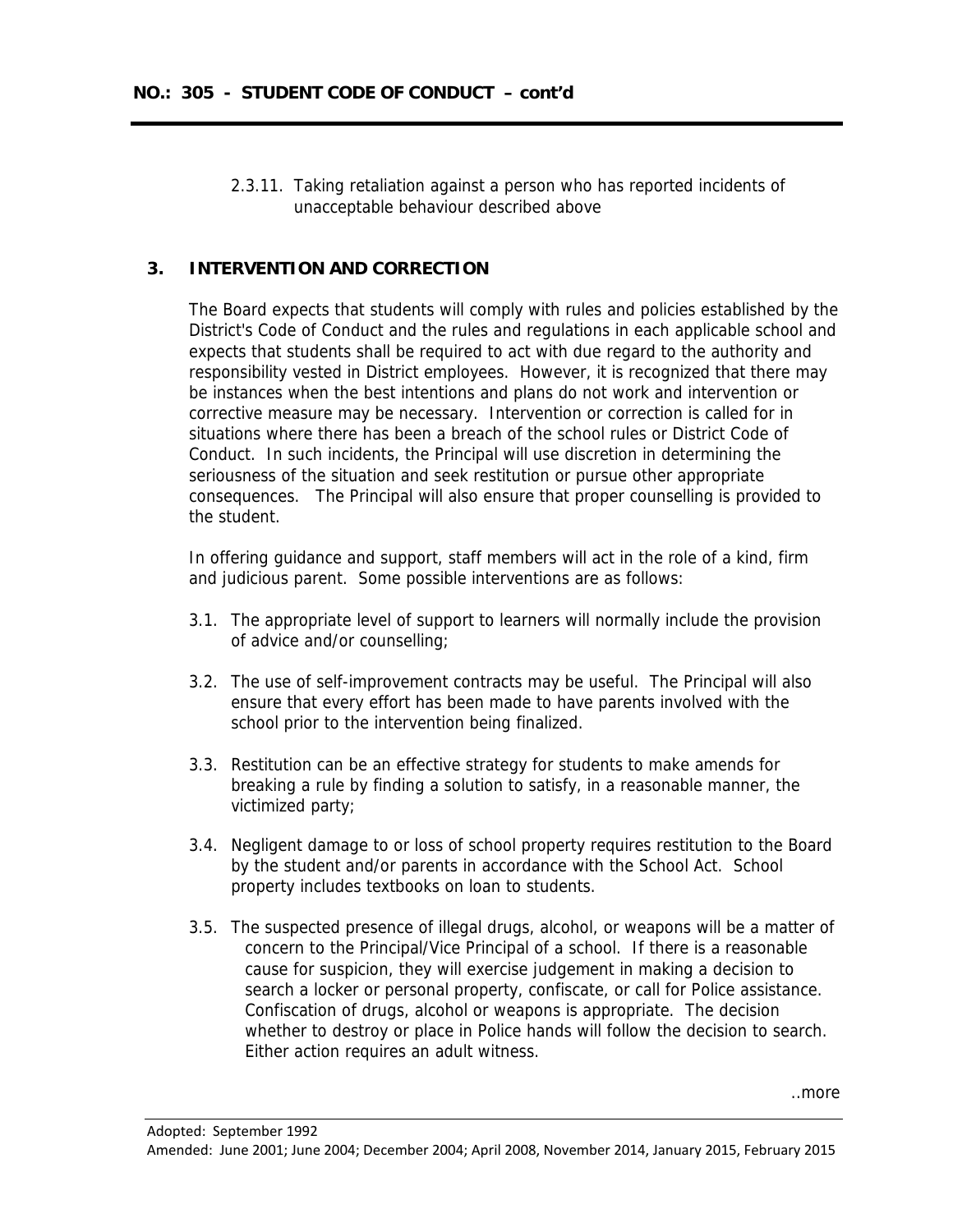#### **4. SUSPENSIONS**

Suspension from school is an action of last resort when all other efforts have failed, or in those instances in which misconduct is deemed to be of a serious enough nature that the student's continued presence in the school may be detrimental to the wellbeing of students, others or to the overall school environment. In such cases:

- 4.1. School administrators have the authority to suspend a student from school for up to five (5) consecutive days.
- 4.2. In the event of a suspension, the Principal/Vice-Principal shall immediately report it in writing to the student's parent(s)/guardian(s) involved, reason(s), date of reinstatement, and advice to parents regarding alternatives they may pursue, including reference to the Student and/or parent Appeal By-Law (By-Law  $#1$ ).
- 4.3. If, in the opinion of the Principal/Vice-Principal, an infraction is of a serious enough nature to warrant a suspension greater than five (5) days, they shall consult with the Director of Instruction – Curriculum, Superintendent of Schools or designate.
- 4.4. In the absence of the Principal, the Teacher in Charge can suspend a student in accordance with the above procedures.
- 4.5. Students who are suspended from school should be provided with a homework package to be completed during the suspension period.
- 4.6. The Principal/Vice Principal should develop a re-entry plan for any student returning from suspension. This plan will include any support the student may need in order to experience a successful return.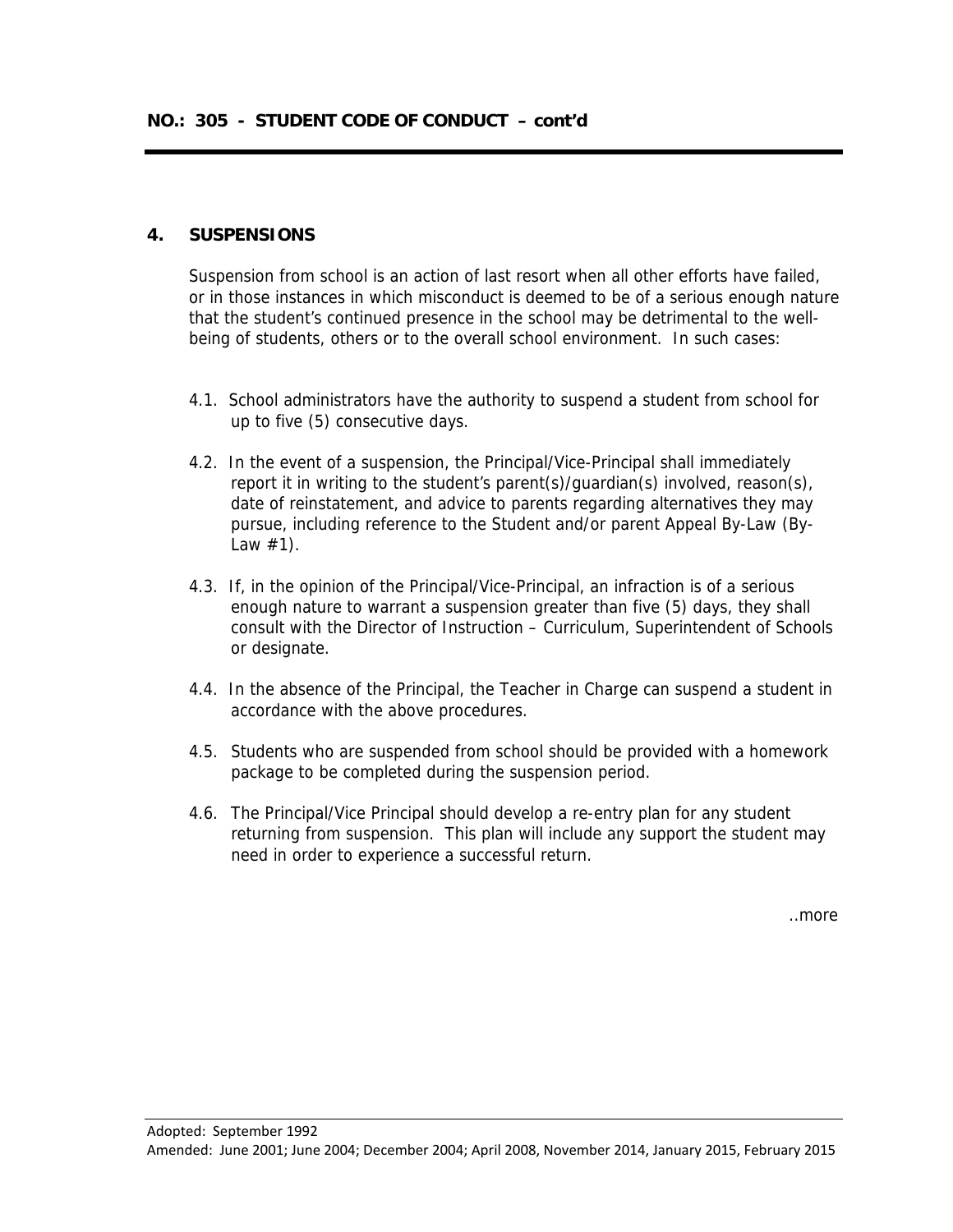## **5. SERIOUS VIOLATIONS OF THE CODE OF CONDUCT**

Violations of a serious nature will generally result in indefinite suspension and referral to the District's Code of Conduct Committee. Offences to be referred to the

Code of Conduct Committee would include those that may be dangerous to the safety of students, teachers and staff, and may cause health hazards and/or constitute criminal acts. Violations included under this heading would include drug trafficking, acts of violence, possession or use of weapons, or repeated violations of the school's Code of Conduct.

If a student is referred to a District Code of Conduct Hearing for a violation of a serious nature, the Director of Instruction – Curriculum or designate will set a meeting of the District Code of Conduct Committee established for adjudicating suspensions. The parent(s)/guardian(s) will be informed by the surest means possible of time and place of the meeting.

- 5.1. In the absence of a principal, the Teacher In Charge can suspend a student in accordance with the above procedures.
- 5.2. In cases of doubt, senior staff at District Office will be available for consultation and advice.

## **6. FAILURE/REFUSAL TO APPLY**

- 6.1. Students sixteen (16) years of age or over may be denied an educational program for consistent failure to apply themselves to their studies or repeated breaches of District or School Rules is evidenced. Section 85 (3) of the School Act would apply in this situation.
- 6.2. The Principal or Vice-Principal will have:
	- 6.2.1. Issued due warning to such a student at least twenty (20) days prior to expulsion
	- 6.2.2. Recorded this
	- 6.2.3. Informed the parents/guardians in the surest means possible, which provides a signed acknowledgement

…more